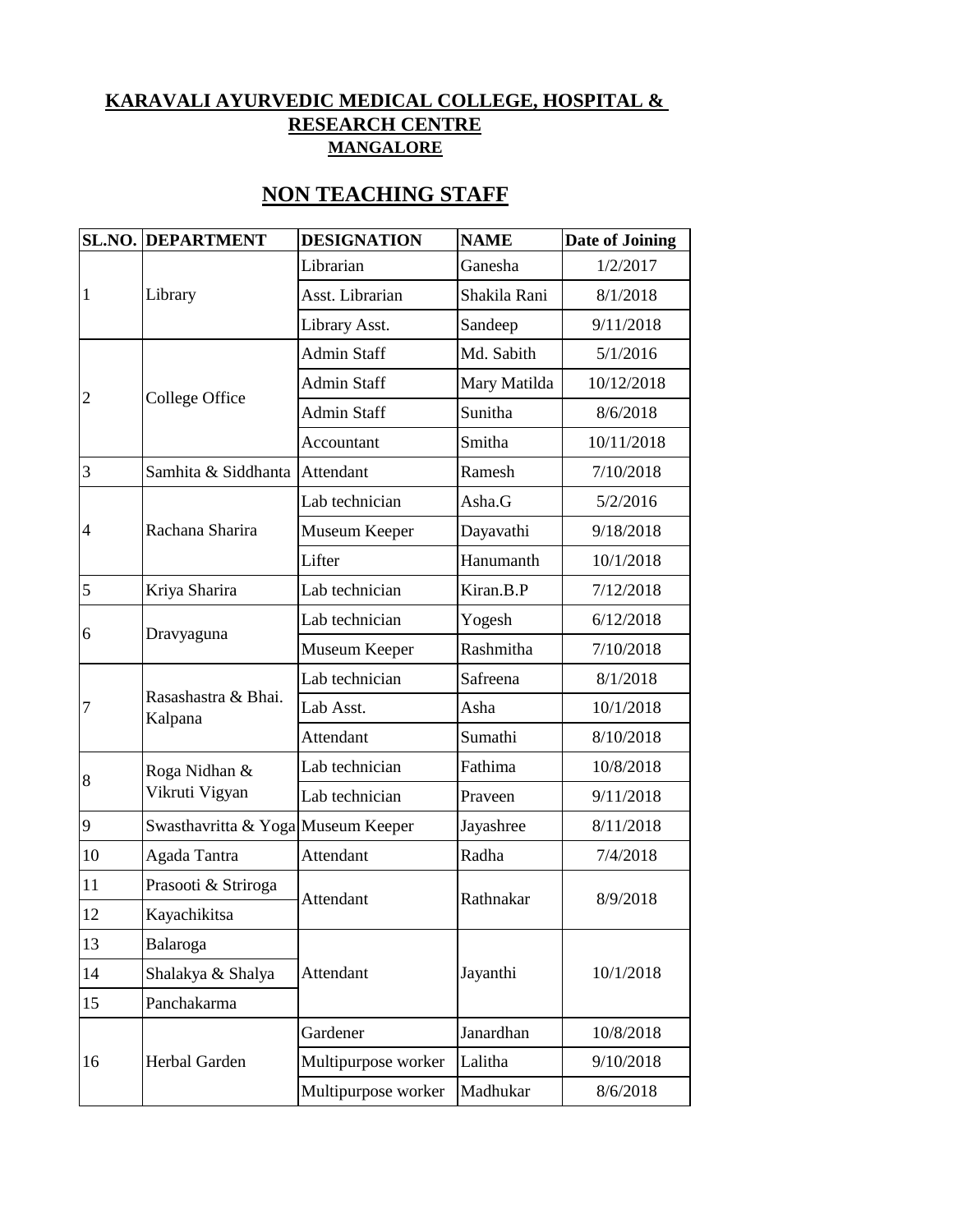## **MANGALORE KARAVALI AYURVEDIC MEDICAL COLLEGE, HOSPITAL & RESEARCH CENTRE**

## **HOSPITAL STAFF**

| SL.NO.         | <b>DESIGNATION</b>              | <b>NAME</b>             | Date of Joining |
|----------------|---------------------------------|-------------------------|-----------------|
| $\mathbf{1}$   | Hospital Superintendent         | Dr. Yallappa            | 12/1/2018       |
| $\overline{c}$ | Deputy Medical Superintendent   | Dr. Sharanya            | 1/2/2018        |
| 3              | Deputy Medical Superintendent   | Dr. Soumya              | 1/2/2019        |
| $\overline{4}$ | Consultant                      | Dr. Tejsweeta           | 1/1/2019        |
| 5              | Consultant                      | Dr. Rajeshwari          | 9/24/2018       |
| 6              | Consultant                      | Dr. Sanal Krishnan      | 6/26/2017       |
| $\overline{7}$ | Consultant                      | Dr. Madhuri             | 6/29/2017       |
| 8              | Consultant                      | Dr. Bharath             | 10/1/2018       |
| 9              | Consultant                      | Dr. Kalpitha            | 10/3/2018       |
| 10             | Consultant                      | Dr. Ganesh Tejaswi      | 2/27/2017       |
| 11             | <b>Emergeny Medical Officer</b> | Dr. Sushil Kumar        | 8/7/2018        |
| 12             | <b>Emergeny Medical Officer</b> | Dr. Srinath.O.P         | 8/14/2018       |
| 13             | <b>Resident Medical Officer</b> | Dr. Nidhin.A.M          | 6/6/2018        |
| 14             | <b>Resident Medical Officer</b> | Dr. Baveri Shetty Kiran | 9/5/2018        |
| 15             | <b>Resident Medical Officer</b> | Dr. Athulya Das         | 8/10/2018       |
| 16             | <b>Resident Medical Officer</b> | Dr. Noora               | 6/18/2018       |
| 17             | <b>Resident Medical Officer</b> | Dr. Rahul               | 7/21/2018       |
| 18             | Matron                          | Janet Sequeira          | 7/7/2018        |
| 19             | <b>Staff Nurse</b>              | George Karuna Maria     | 6/16/2018       |
| 20             | <b>Staff Nurse</b>              | Philip.P                | 8/1/2018        |
| 21             | <b>Staff Nurse</b>              | Chinnu Varghese         | 7/21/2018       |
| 22             | <b>Staff Nurse</b>              | Nalina                  | 9/14/2018       |
| 23             | <b>Staff Nurse</b>              | Rekha Naik              | 7/3/2018        |
| 24             | <b>Staff Nurse</b>              | Krishnappa              | 6/21/2018       |
| 25             | Ward Boy                        | Deekshith               | 9/10/2018       |
| 26             | Ward Boy                        | Srinith                 | 8/10/2018       |
| 27             | Ayah                            | Susheela                | 7/21/2018       |
| 28             | Pharmacists                     | Devid Chutia            | 9/14/2018       |
| 29             | Pharmacists                     | Ram Das Bhat            | 8/2/2018        |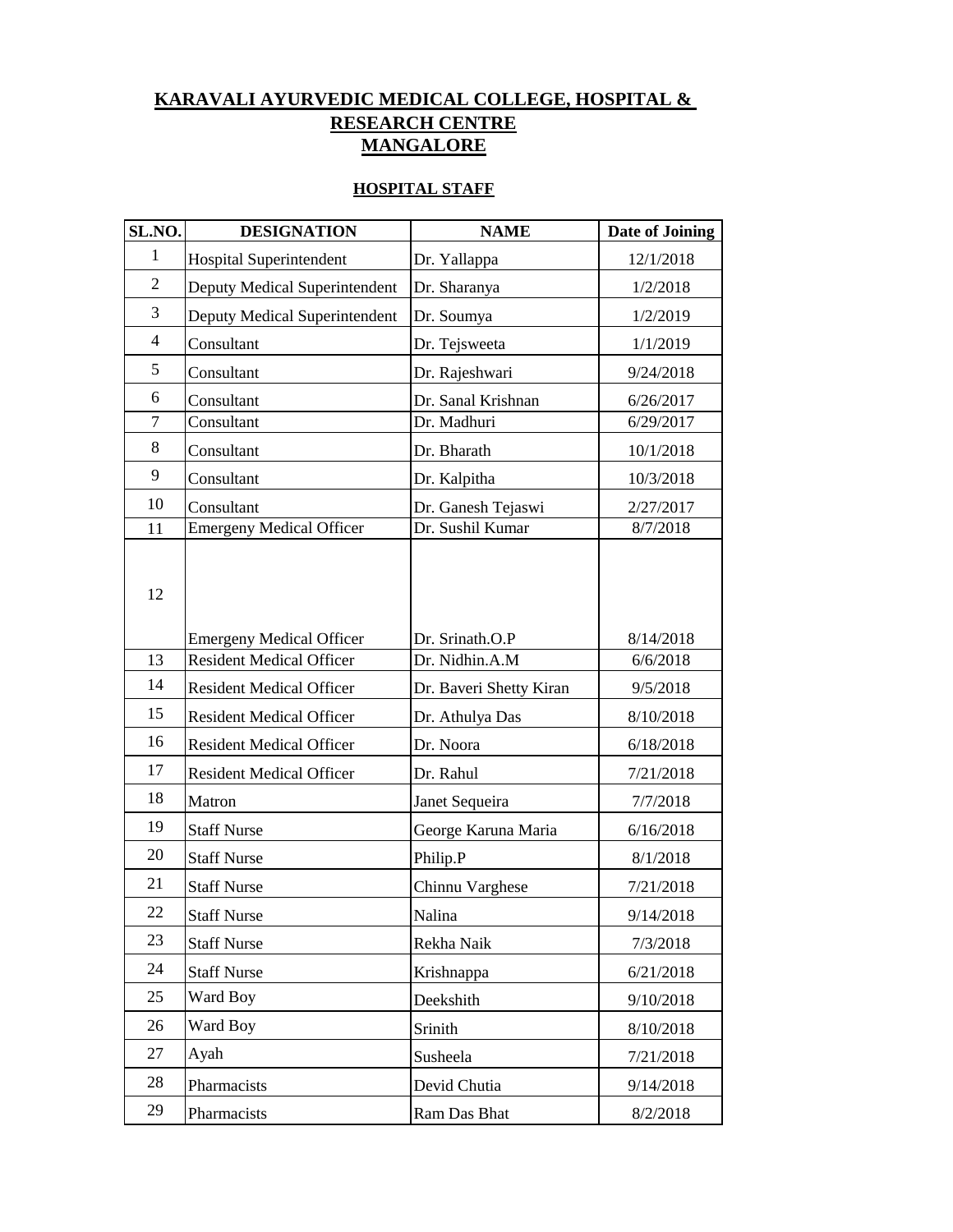| 30 |                                    |                    |            |
|----|------------------------------------|--------------------|------------|
| 31 | Dresser                            | Vanitha Shenoy     | 7/9/2018   |
| 32 | <b>Dresser</b>                     | Sunitha D Souza    | 10/8/2018  |
|    | <b>Store Keeper</b>                | Kavya              | 7/17/2018  |
| 33 | Office Staff - Registration        | Shruthi D Souza    | 9/8/2018   |
| 34 | Office Staff - Data entry          | Vinutha Rai        | 9/5/2018   |
| 35 | Dark Room Attendant                | Narasimha Murthy   | 10/8/2018  |
| 36 | <b>Operation Theatre Attendant</b> | Shrimanth          | 10/10/2018 |
| 37 | Panchakarma Specialist             | Dr. Nayana Kumari  | 10/3/2018  |
| 38 | House Officer                      | Dr. Binu           | 11/1/2016  |
| 39 | X-Ray Technician                   | Harisha.N.B        | 7/7/2018   |
| 40 | Physiotherapy                      | Dr. P.Chaitra Bhat | 7/10/2018  |
| 41 | Panchakarma Nurse                  | Pruthvi Dayana Vas | 10/18/2018 |
| 42 | Panchakarma Asst.                  | Shyamal Joshi      | 9/10/2018  |
| 43 | Panchakarma Asst.                  | Uttamananda        | 9/10/2018  |
| 44 | Panchakarma Asst.                  | Shalini            | 7/13/2018  |
| 45 | Panchakarma Asst.                  | Sheelakshmi        | 8/4/2018   |
| 46 | Yoga Teacher                       | Dr. Bharath.M.S    | 10/1/2018  |
| 47 | Shalya Specialist                  | Dr. Kalpitha       | 10/3/2018  |
| 48 | <b>Operation Theatre Attendant</b> | Tulasi             | 8/11/2018  |
| 49 | <b>Nurses</b>                      | Bhavya.C.P         | 10/3/2018  |
| 50 | Prasooti & Striroga Specialist     | Dr. Madhuri        | 6/29/2017  |
| 51 | Midwife                            | Arul Selvi         | 7/16/2018  |
| 52 | Lab Technician                     | Aniza              | 8/6/2018   |
| 53 | Lab Technician                     | Vishwas D Souza    | 8/17/2018  |
| 54 | Peon or Attendant                  | Nakshatha          | 9/10/2018  |
| 55 | Microbiologist                     | Dr. P.C.Attavar    | 10/3/2017  |
| 56 | <b>Pharmacy Superintendent</b>     | Dr. Pallavi        | 8/1/2017   |
| 57 | Peon or Attendant                  | Vasanthi           | 6/15/2018  |
| 58 | Worker                             | Shilpa             | 7/11/2018  |
| 59 | Worker                             | Sudhamani          | 10/17/2018 |
| 60 | Analytical Chemist (Part time)     | Safreena           | 8/11/2018  |
| 61 | Pharmacognosist (Part time)        | Yogesh             | 6/12/2018  |
| 62 | Biochemist                         | Dr. Firoz          | 1/2/2018   |
| 63 | Pharmacologist                     | Ravi Kumar         | 6/16/2018  |
| 64 | Bone setter                        | Praveen            | 1/1/2017   |
| 65 | Cook/Food Service                  | Channappa          | 1/1/2017   |